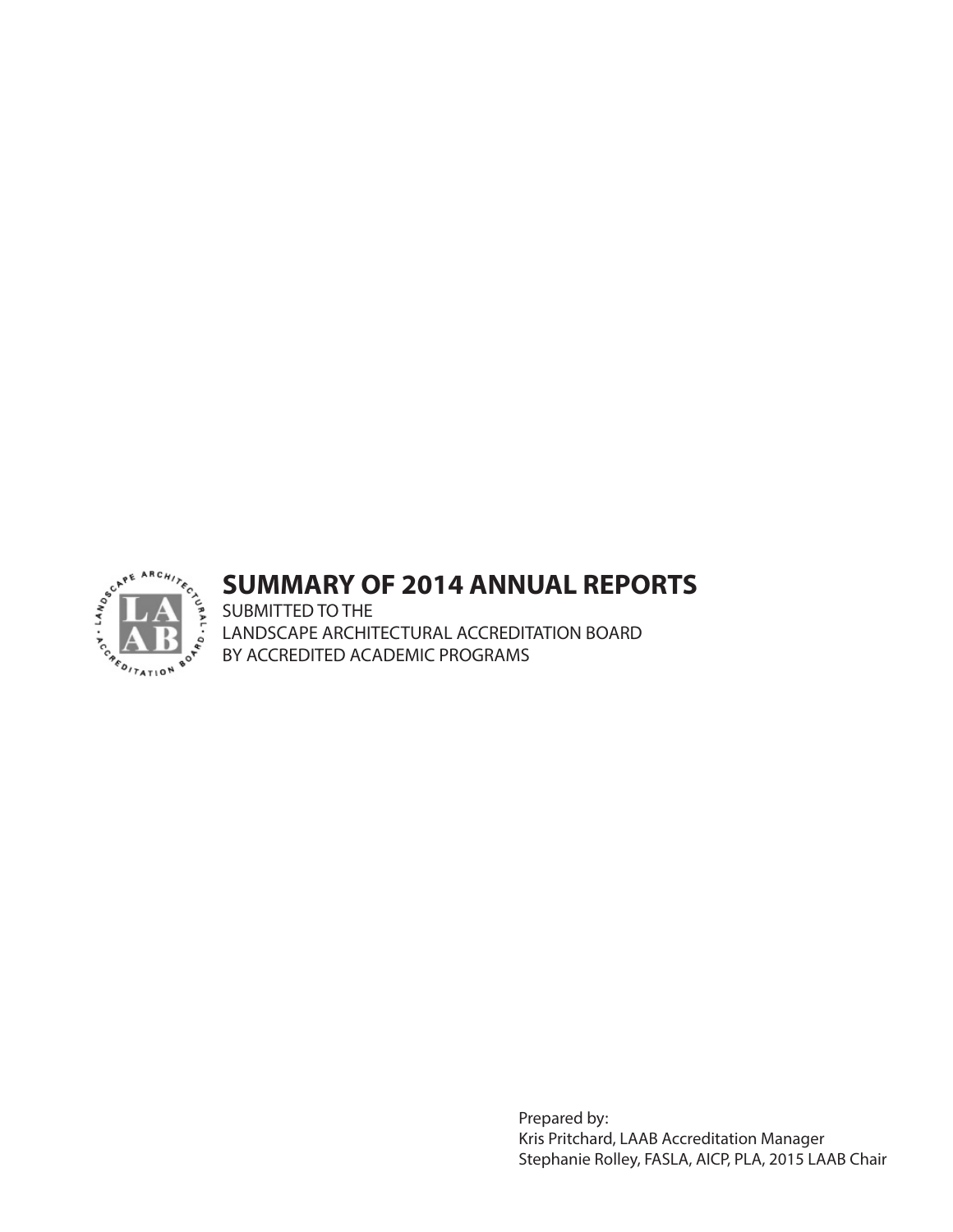# **LANDSCAPE ARCHITECTURAL ACCREDITATION BOARD**

#### **Misson**

The mission of the Landscape Architectural Accreditation Board (LAAB) is to evaluate, advocate for, and advance the quality of education in landscape architectural programs.

LAAB is the accrediting organization for landscape architectural programs. As such, LAAB develops standards to objectively evaluate landscape architectural programs and judges whether a school's landscape architectural program is in compliance with the accreditation standards.

LAAB is comprised of landscape architecture practitioners and academicians, representatives from landscape architecture collateral organizations and public representatives. The collateral organizations are the American Society of Landscape Architects (ASLA), Council of Landscape Architectural Registration Boards (CLARB) and Council of Educators in Landscape Architecture (CELA).

#### **Annual Reports**

#### *Content*

Programs report to LAAB on:

Substantial changes in their academic program Progress on recommendations from previous accreditation visits **Students Graduates** Budgets Faculty

#### *Purpose*

Annual reports from academic programs are used by LAAB monitor significant changes and verify ongoing compliance with accreditation standards in each program between onsite visits. Aggregate data from the reports is used to track trends in landscape architecture education and to communicate with stakeholders, other landscape architecture professional associations and organizations, and the public.

#### *Summary*

This summary includes information about the number of landscape architecture academic programs; substantial changes in the programs; their size and demographic composition; and the number of 2013 graduates and their career paths. Budget data reported reflects the unique administrative structure of each program and does not lend itself to aggregate reporting. Errors in faculty data reporting disallows accurate summarization of faculty numbers and composition. All information in the summary is presented as reported by the academic programs. 99% of the 96 accredited programs submitted a 2014 Annual Report.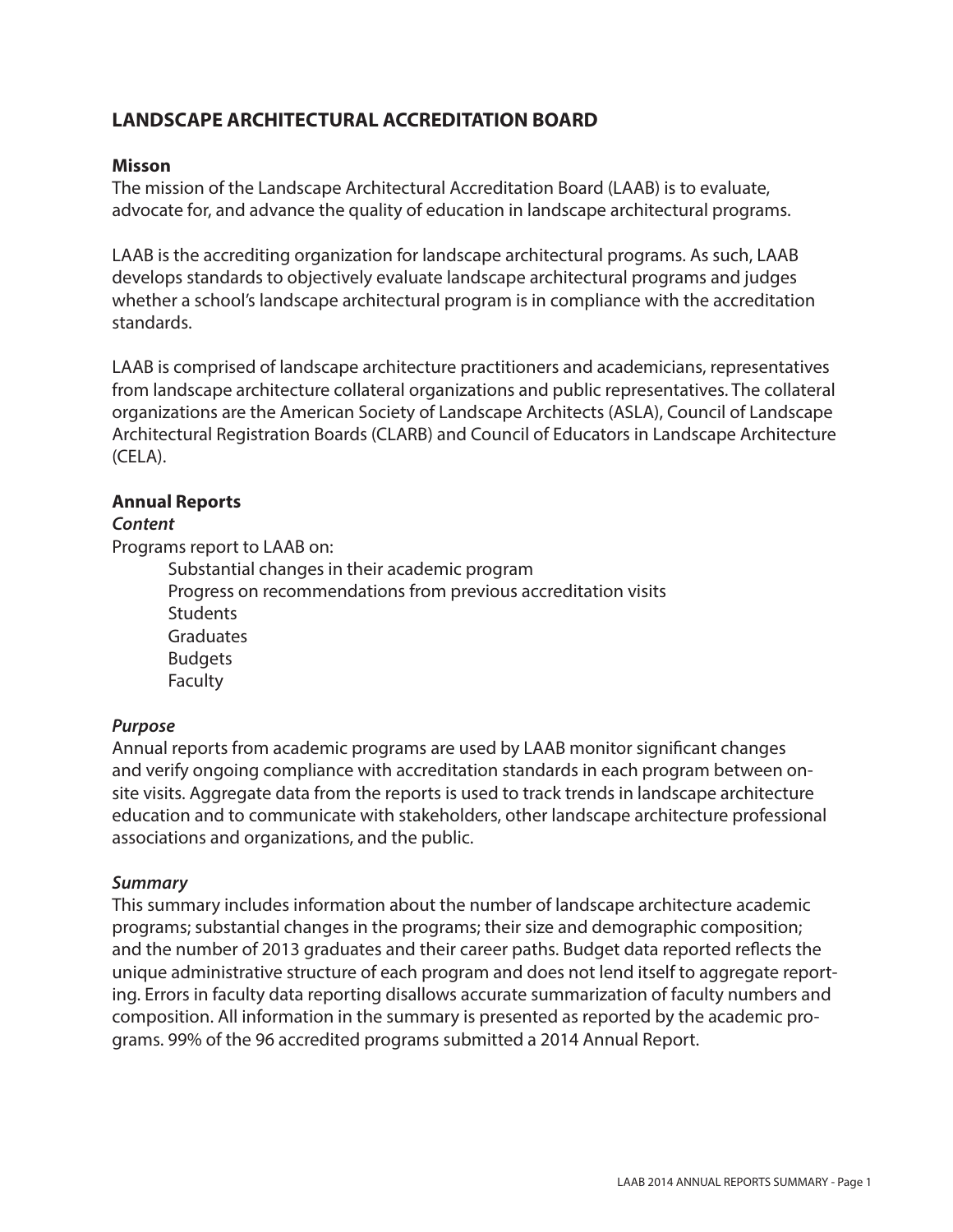# **2014 ACCREDITED LANDSCAPE ARCHITECTURE PROGRAMS**

**44 Undergraduate Programs 52 Graduate Programs 96 Programs in 69 Universities**

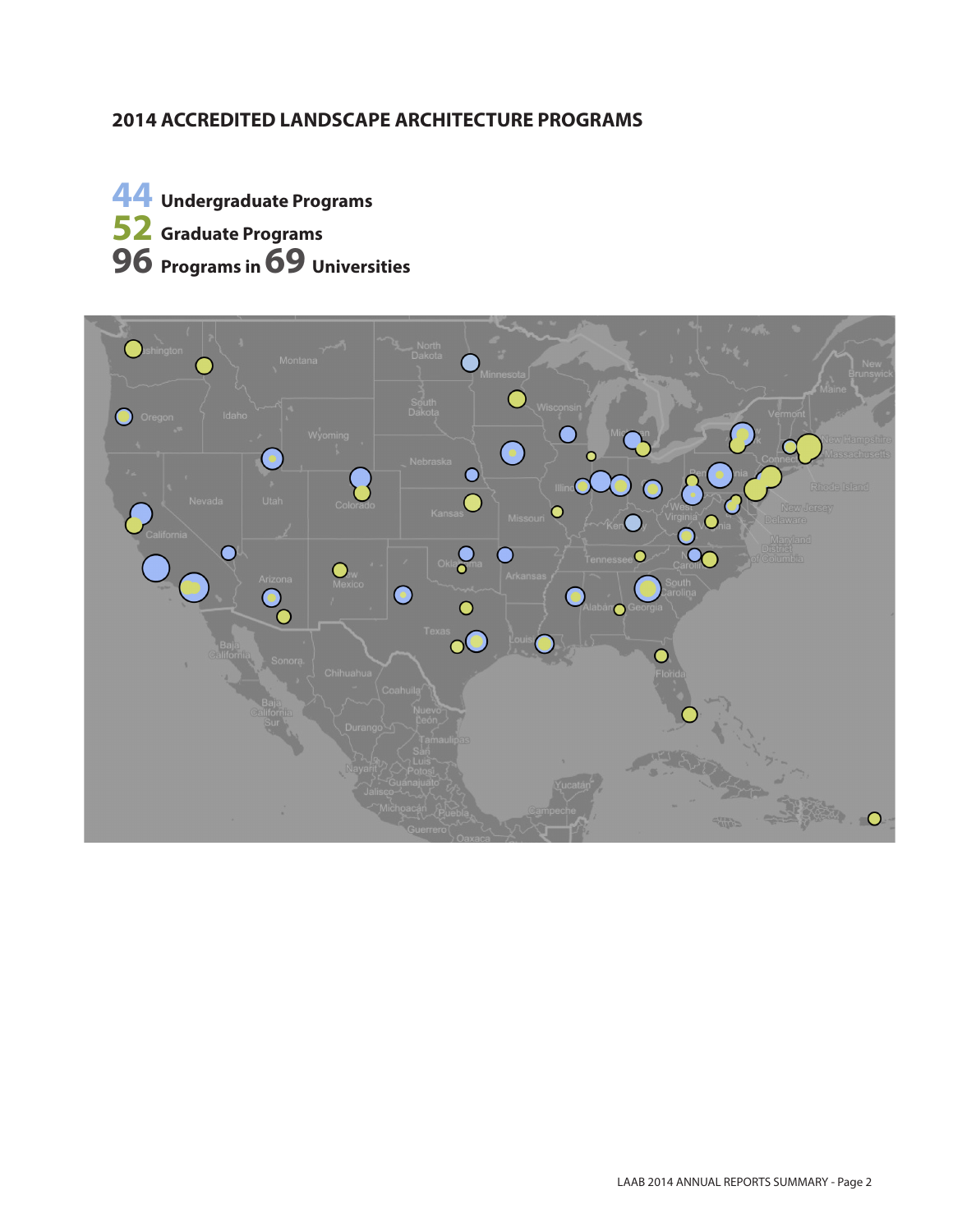# **SIGNIFICANT CHANGES IN 2014 ACCREDITED LANDSCAPE ARCHITECTURE PROGRAMS**

|                                                     | <b>Undergraduate</b><br><b>Programs</b>                                                                                                                                       | <b>Graduate</b><br><b>Programs</b>                                                              |
|-----------------------------------------------------|-------------------------------------------------------------------------------------------------------------------------------------------------------------------------------|-------------------------------------------------------------------------------------------------|
| <b>Reported:</b>                                    |                                                                                                                                                                               |                                                                                                 |
| A change in administrator                           | 9                                                                                                                                                                             | 13                                                                                              |
| Major changes in curriculum<br>Due to:              | 6<br>1 school-wide curriculum redesign<br>3 reduction to 4 year degree<br>1 changes to course descriptions<br>1 curriculum overhaul                                           | 3<br>1 school-wide curricum redesign<br>1 response to LAAB<br>1 program enhancement             |
| Major changes in facilities                         |                                                                                                                                                                               |                                                                                                 |
| That are positive:                                  | 2                                                                                                                                                                             | 4                                                                                               |
| That are negative:                                  |                                                                                                                                                                               | 0                                                                                               |
| A loss of 20% in faculty last year                  | 3                                                                                                                                                                             | $\overline{2}$                                                                                  |
| A change in administrative structure<br>Related to: | $\overline{2}$<br>1 program moved to a different college 1 college merged with another<br>1 college may merge with another                                                    | 1                                                                                               |
| A change in resources impacting                     |                                                                                                                                                                               |                                                                                                 |
| delivery of the degree                              | 2                                                                                                                                                                             | 4                                                                                               |
| Related to:                                         | 1 new income from online courses<br>1 reallocation of resources to allow<br>for more assessment<br>1 potential budget cuts<br>1 university-provided transportation<br>reduced | 1 new income from online courses<br>1 reallocation of resources to allow<br>for more assessment |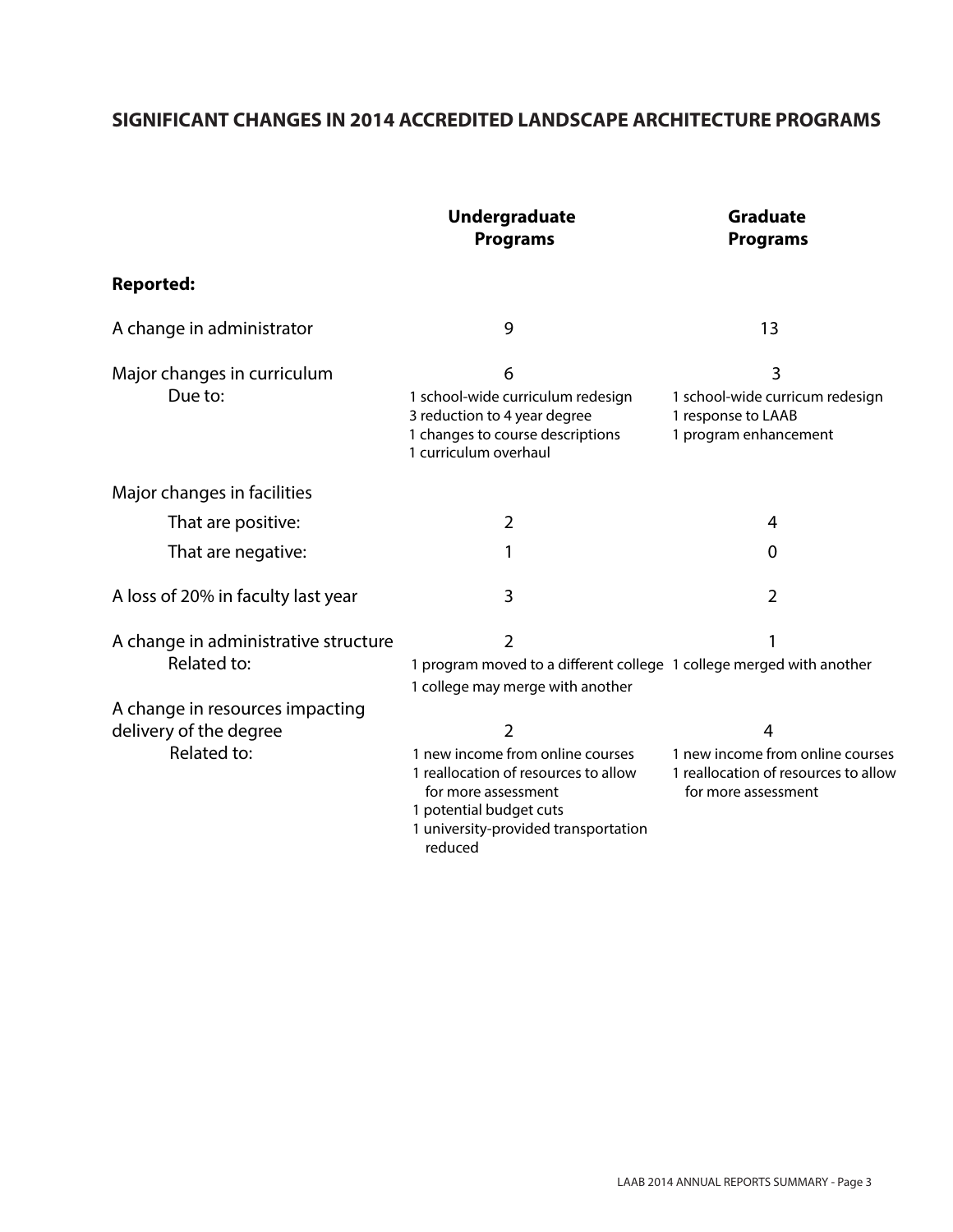### **STUDENTS ENROLLED IN 2014 ACCREDITED LANDSCAPE ARCHITECTURE PROGRAMS**



#### **TOTAL STUDENT ENROLLMENT - Gender**

#### **TOTAL STUDENT ENROLLMENT - Domestic/International**



*\* The difference in Total Student Enrollment-Gender and Total Student Enrollment-Domestic/International reflects inaccurate reporting.* 



## **TOTAL STUDENT ENROLLMENT - Race and Ethnicity**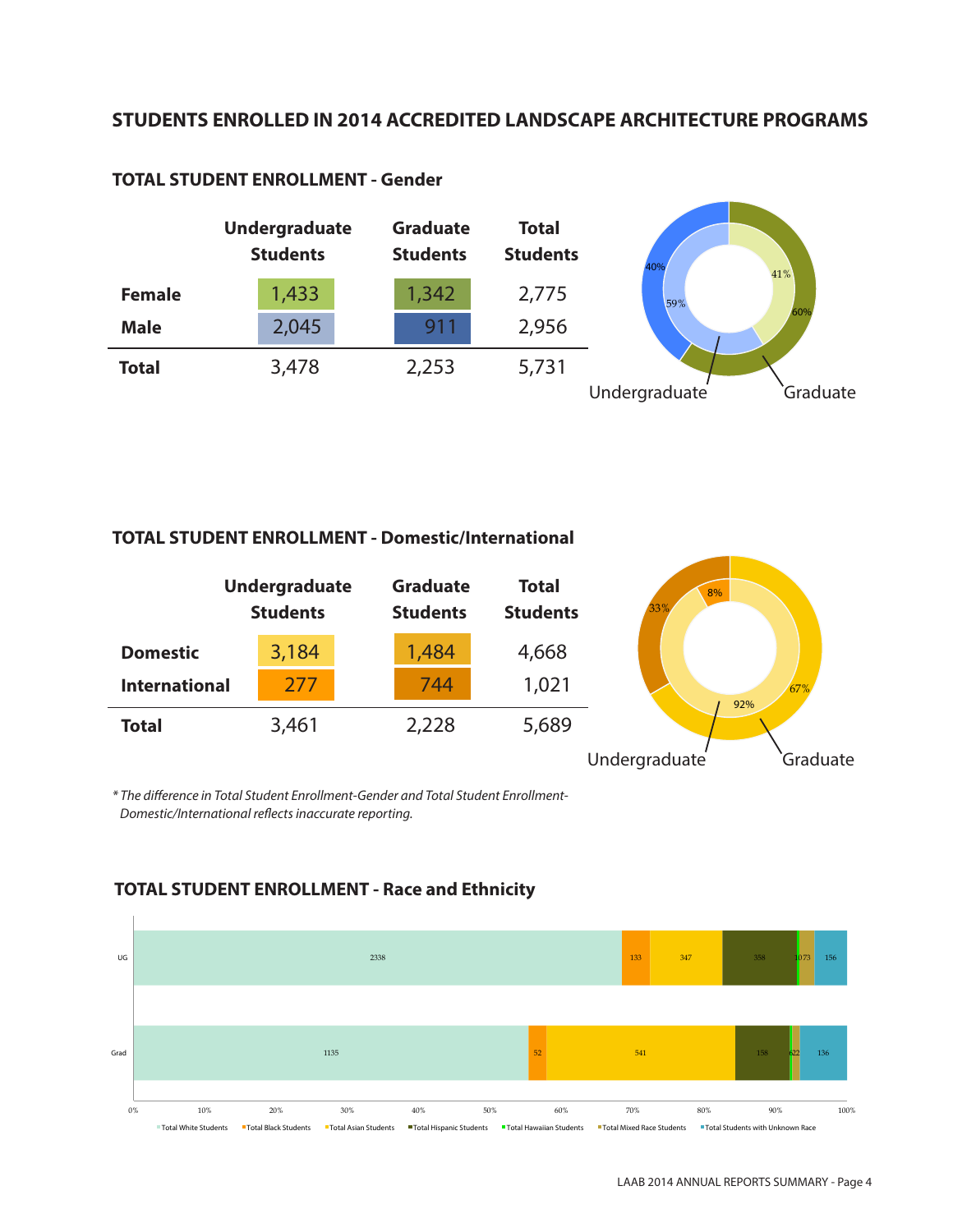#### **2013 GRADUATING CLASS IN ACCREDITED LANDSCAPE ARCHITECTURE PROGRAMS**



### **TOTAL GRADUATES - Class of 2013**

### **CAREER PATHS - Class of 2013**